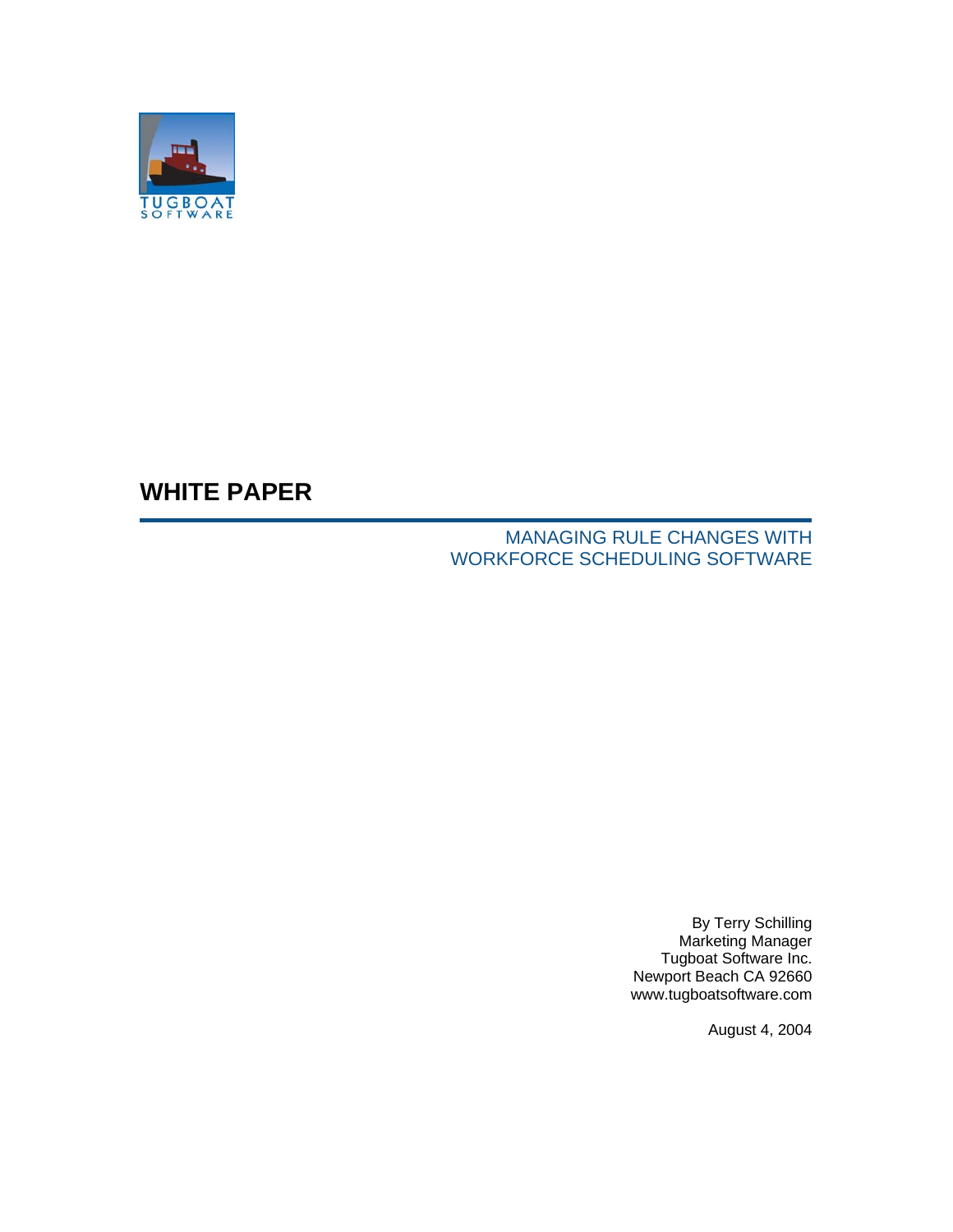## TABLE OF CONTENTS

| SHIFT & CREW ASSIGNMENT SCREEN  3         |  |
|-------------------------------------------|--|
|                                           |  |
| OPTIMIZATION, A MATHEMATICAL ALGORITHM  6 |  |
|                                           |  |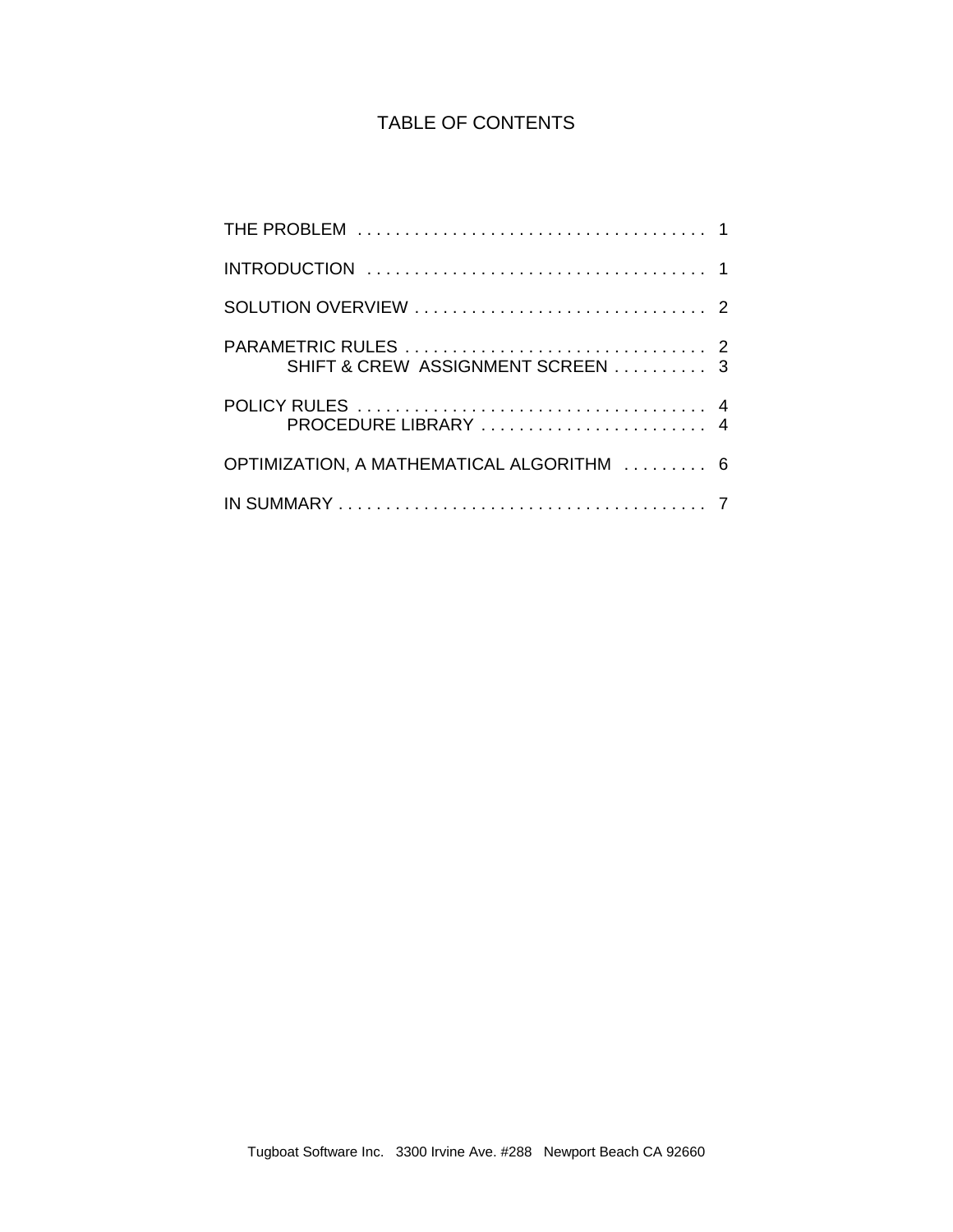#### THE PROBLEM

When large manufacturing, retail and services operations consider implementing an automated solution for workforce scheduling, they face a conundrum. Namely, how can a software application accommodate the range of business rules and policies that govern workforce scheduling when rules and policies must change to satisfy new objectives? Business rules and policies that govern workforce scheduling are not like accounting rules that may remain unchanged for very long periods of time. This white paper describes how Tugboat Software's solution, Schedule Optimizing Software (SOS), addresses the question of rules changes and discusses related concepts used by SOS. This paper is not intended to be a comparative analysis with other offerings or methodologies.

#### INTRODUCTION

The SOS application automatically generates workforce schedules in large service and production operations; typically with 200 to 1000-plus employees. The software includes standard tools along with a unique application of technology that together, combine business rules with service or production plans to automatically create job assignments for employees. Some of the tools will be familiar to anyone reviewing HRIS solutions that are available today; a Graphic User Interface (GUI) with pull-down lists, along with parameters and data stored in a fourth generation embedded database server. Many business rules can be stored as system parameters and modified by the user at will. Other rules, and their interdependence, are controlled through a library of procedures. These parameters and procedures are then processed with a proprietary mathematical algorithm. The result is a deterministic, yet flexible workforce scheduling system. It is unencumbered by the necessity to reengineer a significant body of code in order to accommodate changing business rules and objectives.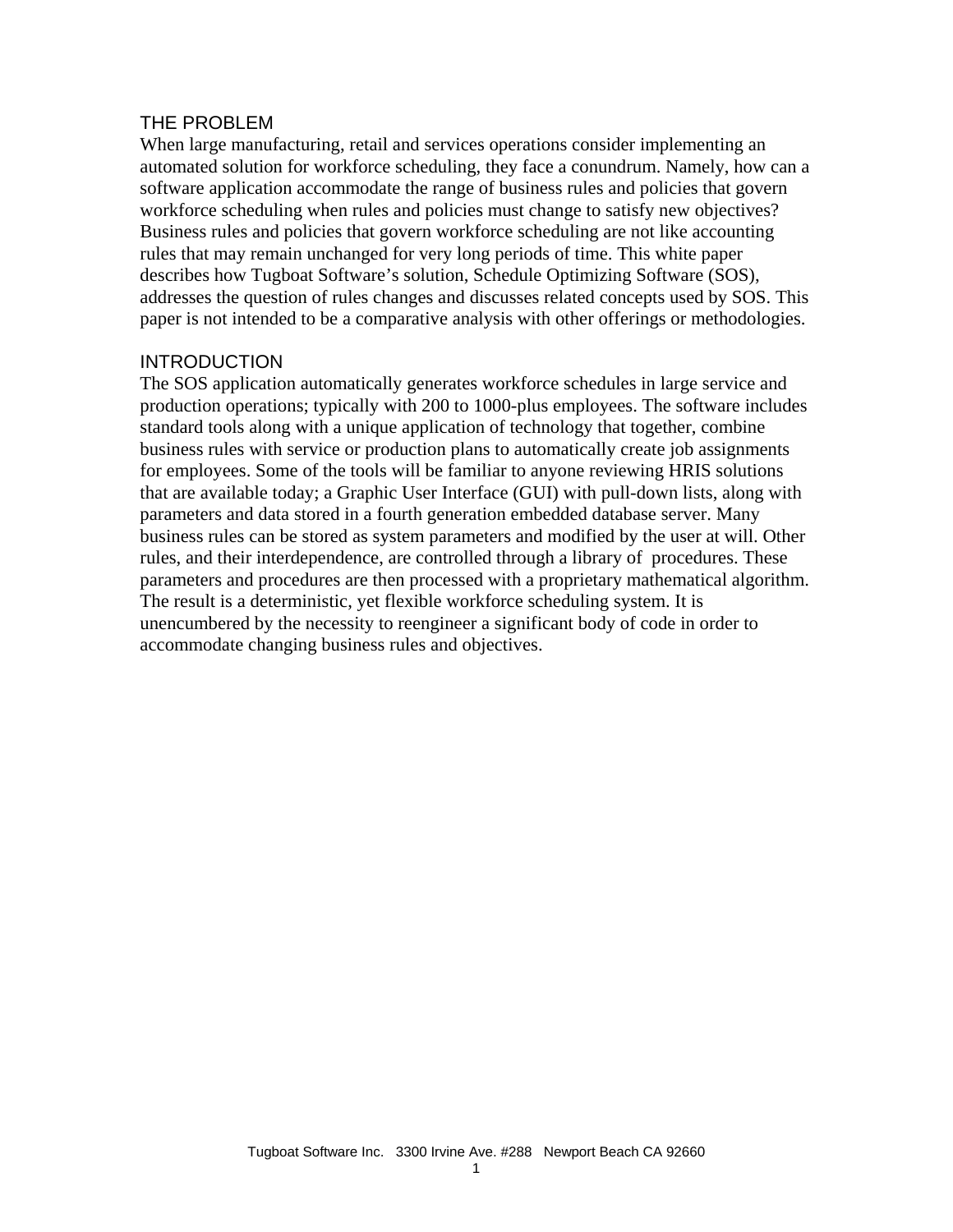#### SOLUTION OVERVIEW

Any rule that can be defined either by a quantity, Boolean logic such as true or false, or can be selected from a list, uses GUI to store and then modify the rule when necessary. Rules, or policies that govern the priority and interdependence of rules, business objectives, and policies are managed with a procedure library. Using the procedure library and a proprietary math engine, job assignments are then optimized in a completed schedule that conforms to the working culture and business requirements of the organization.

## PARAMETRIC RULES

Using parameters to modify rules is ideal for those rules that have an identifiable pattern, and that change within a predictable range of variability. They are easily modified using GUI. For example; when deciding if an employee can take a discretionary day off, a key parameter is the number of employees, among those having the same skill, that remain available for assignment or on-call. This quantity can be modified up and down to reflect seasonal demand. Parametric rules may span multiple levels, such as shifts, departments, crews and jobs.

Parametric rules can be enabled with GUI if they meet any of the following tests;

- Is it quantifiable?
- Does it follow Boolean logic, e.g., true or false?
- Can all the alternative choices be listed?

Examples include:

- Shift, crew or team rotation parameters.
- Number of days off, as a test for various conditions.
- Skill and/or grade designation and progression.
- Employee preference for shift or job assignment.
- Absentee condition and history and many, many more.

Wherever possible, SOS brings parametric rules to the user with GUI.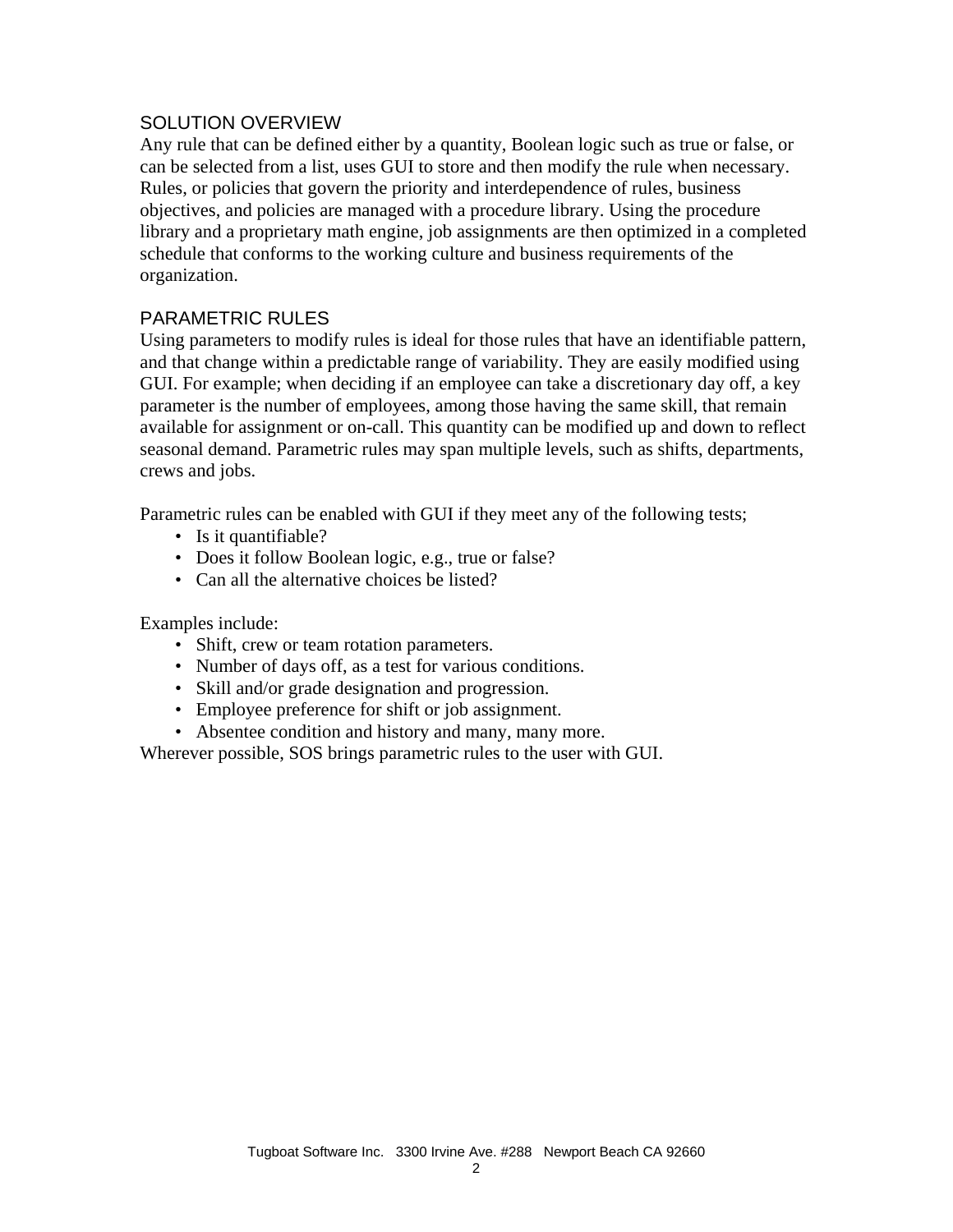## SHIFT & CREW ASSIGNMENT SCREEN

|              |                                |                                      |                             |              |                    | <b>Shift and Crew Assignments</b> |                |   |                                    |             |  |
|--------------|--------------------------------|--------------------------------------|-----------------------------|--------------|--------------------|-----------------------------------|----------------|---|------------------------------------|-------------|--|
|              |                                | <b>CYCLES</b>                        |                             |              | <b>PATTERNS</b>    |                                   |                |   | <b>CREWS</b>                       |             |  |
| Cycle ID     | Cycle                          | Weeks                                | $_{\text{Days}}$ $\text{-}$ | Pattern ID   | Pattern Name       |                                   | Cycle ID Cycle |   | Crew ID Crew name                  | Description |  |
| 1wk          | 1 Week                         | 1                                    |                             | AB.          | læ                 | 1wk                               | 1 Week         |   | İΑ                                 | Morning     |  |
| 4wk          | 4 Week                         | Δ                                    | 28                          | base         | base               | 1wk                               | 1 Week         |   | B                                  | Afternoon   |  |
| <b>Bwk</b>   | 8 Week                         | R                                    | 56                          | base+        | base+              | 1 <sub>wk</sub>                   | 1 Week         |   | C                                  | Night       |  |
|              |                                |                                      |                             | maint        | maint              | 1wk                               | 1 Week         |   |                                    |             |  |
|              |                                |                                      |                             |              |                    |                                   |                |   |                                    |             |  |
|              |                                |                                      |                             | $\lvert$     |                    |                                   |                | Ы |                                    |             |  |
|              | d = d # 2 %                    |                                      |                             |              | <b>라 구 분 분 요 조</b> |                                   |                |   | d = d # 2 %                        |             |  |
|              |                                |                                      |                             |              |                    |                                   |                |   |                                    |             |  |
|              |                                | Start Date Cycle Name Cycle Instance |                             | Pattern      | Day Crew ID        | Crew Name                         | Shift ID       |   | Priority SO Group Name             |             |  |
| 06/04/01 1wk |                                | 10124                                |                             | аř           | 0 <sup>1</sup>     | A                                 | l2             |   | 111<br>Pref Group 1                |             |  |
| 06/11/01 1wk |                                | 10125                                |                             | alt          | 0 <sub>2</sub>     | В                                 | п              |   | 22<br>Pref Group 2                 | e           |  |
| 06/18/01 1wk |                                | 10128                                |                             | alt          | 0 <sup>3</sup>     | c                                 | 3              |   | 33<br>Pref Group 3                 | Ė           |  |
| 06/25/01 1wk |                                | 10126                                |                             |              |                    |                                   |                |   | Production<br>1 prod               |             |  |
| 07/02/01 1wk |                                | 10129                                |                             |              |                    |                                   |                |   | Snacks<br>2 snack                  |             |  |
| 07/09/01 1wk |                                | 10127                                |                             |              |                    |                                   |                |   | Sanitation<br>3 sani               |             |  |
| 07/16/01 1wk |                                | 10140                                |                             |              |                    |                                   |                |   | $\lvert \cdot \rvert$              | ы           |  |
|              |                                |                                      |                             |              |                    |                                   |                |   |                                    |             |  |
|              |                                |                                      |                             |              | id:⇔ Le ∭ 의 조      |                                   |                |   | at me mile x                       |             |  |
|              |                                |                                      |                             |              |                    |                                   |                |   |                                    |             |  |
|              | Dep[pk] Dept Name              |                                      |                             | Dept Pattern |                    | Cycle Detail Cycle                | Start Date     |   | <b>DEPARTMENT CREW ASSIGNMENTS</b> |             |  |
| 1011         | <b>KNONE&gt;</b>               |                                      |                             | 1011 base    | 10154              | 1wk                               | 08/25/02       |   |                                    | Close       |  |
| 1017         | LW General Service             |                                      |                             | 1011         | 10153              | 1wk                               | 12/25/02       |   |                                    |             |  |
| 1018         | LW Maintenance                 |                                      |                             |              |                    |                                   |                |   |                                    |             |  |
| 1021         | LW Packaging                   |                                      |                             |              |                    |                                   |                |   |                                    |             |  |
| 1012         | LW Processing<br>LW Processing |                                      |                             |              |                    |                                   |                |   |                                    |             |  |
| 1015         |                                |                                      |                             |              |                    |                                   |                |   |                                    |             |  |

This sample screen, using a typical GUI user interface, controls the pattern of days when a crew is assigned to work. It also controls a corresponding cycle, which defines how often and when the pattern is repeated.

- A "pattern" is defined by a crew, shifts, and a sequence of days, i.e., Monday thru Friday or Tuesday thru Saturday.
- A crew is a group of employees that is required to work for a specific pattern of days.
- Some departments and their crews, such as maintenance, may have a fixed pattern.
- The pattern for other departments, such as services or manufacturing, may vary depending on the needs of the business, for example when supporting a 24 by 7 operation.

In this example, each of the parameters has an allowable range. The parametric data from this screen are in turn called by a procedure that reflects the rules within a particular facility. Once the parametric rules are defined, this screen enables one to change the pattern and cycle.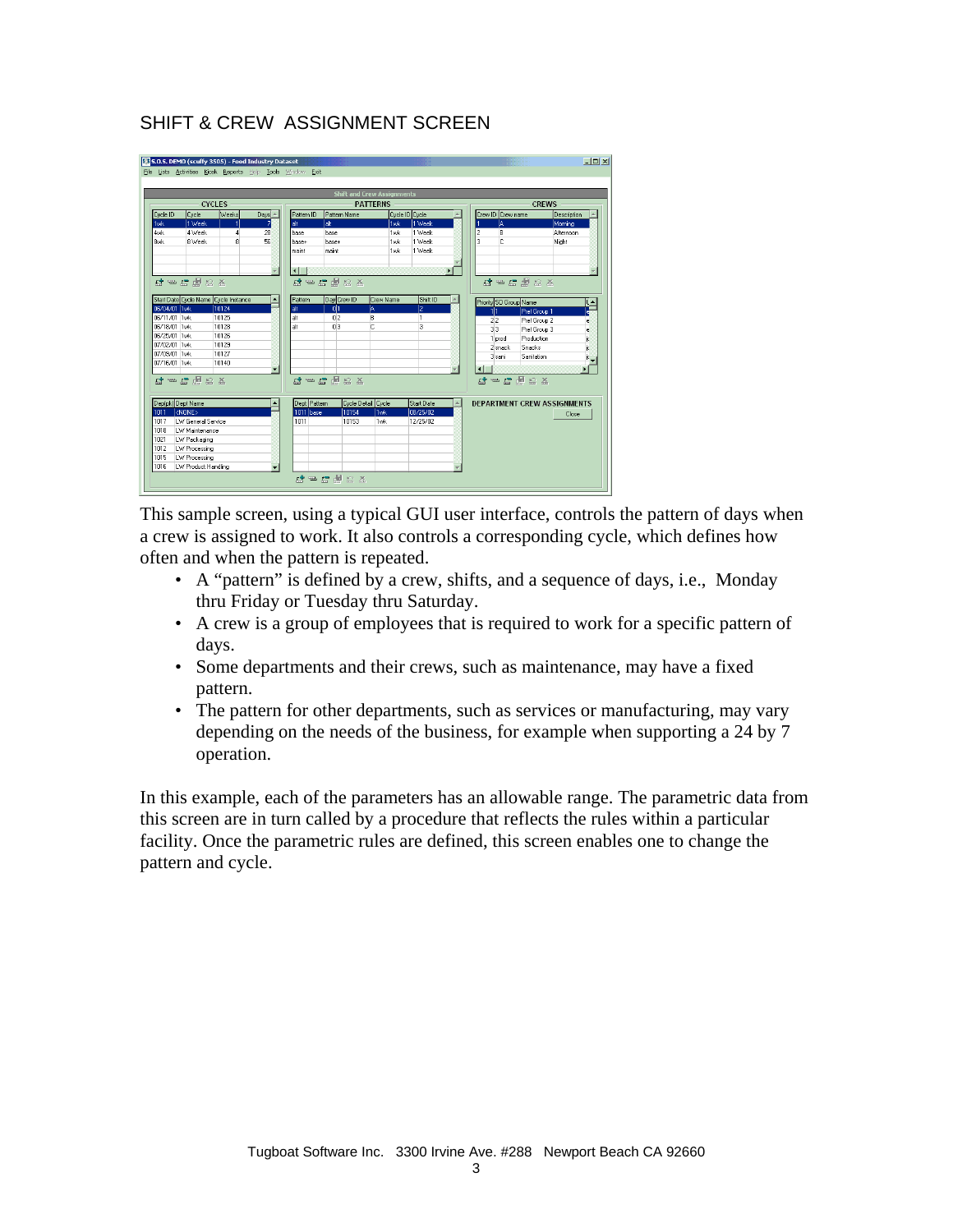## POLICY RULES

Business objectives, as they pertain to workforce scheduling, are often expressed as a policy or rule. These "policy rules" do not meet the tests for parametric rules as they usually cannot be quantified, matched to a Boolean operation or listed. Policy rules are often interdependent where one rule will take precedence over other rules. Often, they are hierarchical, triggering a yes or no answer to a test. Usually, a single test is only part of a proscribed sequence whereby a condition is tested against one rule, and then the next rule, and so on until all the rules related to the policy have been tested. While policy rules may use data from parametric rules and the results are quantifiable with an outcome that can in turn be measured, overall, policy rules are rarely quantifiable.

Examples of policy rules include:

- Conditions under which a junior employee can be bumped from an assignment in order to accommodate a more senior employee.
- When employees are restricted to one shift or crew, or when they can float between shifts and crews.
- When an 8-hour job assignment can be split into multiple segments. For example, splitting a job into two 4-hour segments that can then be assigned as overtime for employees on the two neighboring shifts. Or when three 8-hour assignments can be converted into two 12-hour assignments.

Within the same facility, policy rules are often applied differently to different groups of employees. Policy rules may change from one department to the next, and will have different priorities when compared with other policy rules. Policy rules, by their nature do not pass the test for parametric rules. SOS uses a procedure library for managing policy rules.

## PROCEDURE LIBRARY

A "procedure library" is a collection of software routines that, taken together, encode the policy rules that govern the workforce scheduling needs of a business. Policy rules are modified or added as business requirements change. Though separated from the user interface, in SOS the procedure library is relatively easy to change. First of all, the procedures are modular. In a one-to-one relationship, a specific procedure executes a specific policy. So it is easy to find the procedure involved when change is necessary. When a rule does change, or a new rule must be added, programming skill is required. However using a procedure library, such changes are made without having to search through large routines and overhaul other procedures. Programming costs are thus kept to a minimum. A programmer, familiar with the development tools used for SOS can be trained to conveniently combine procedures to represent new business rules.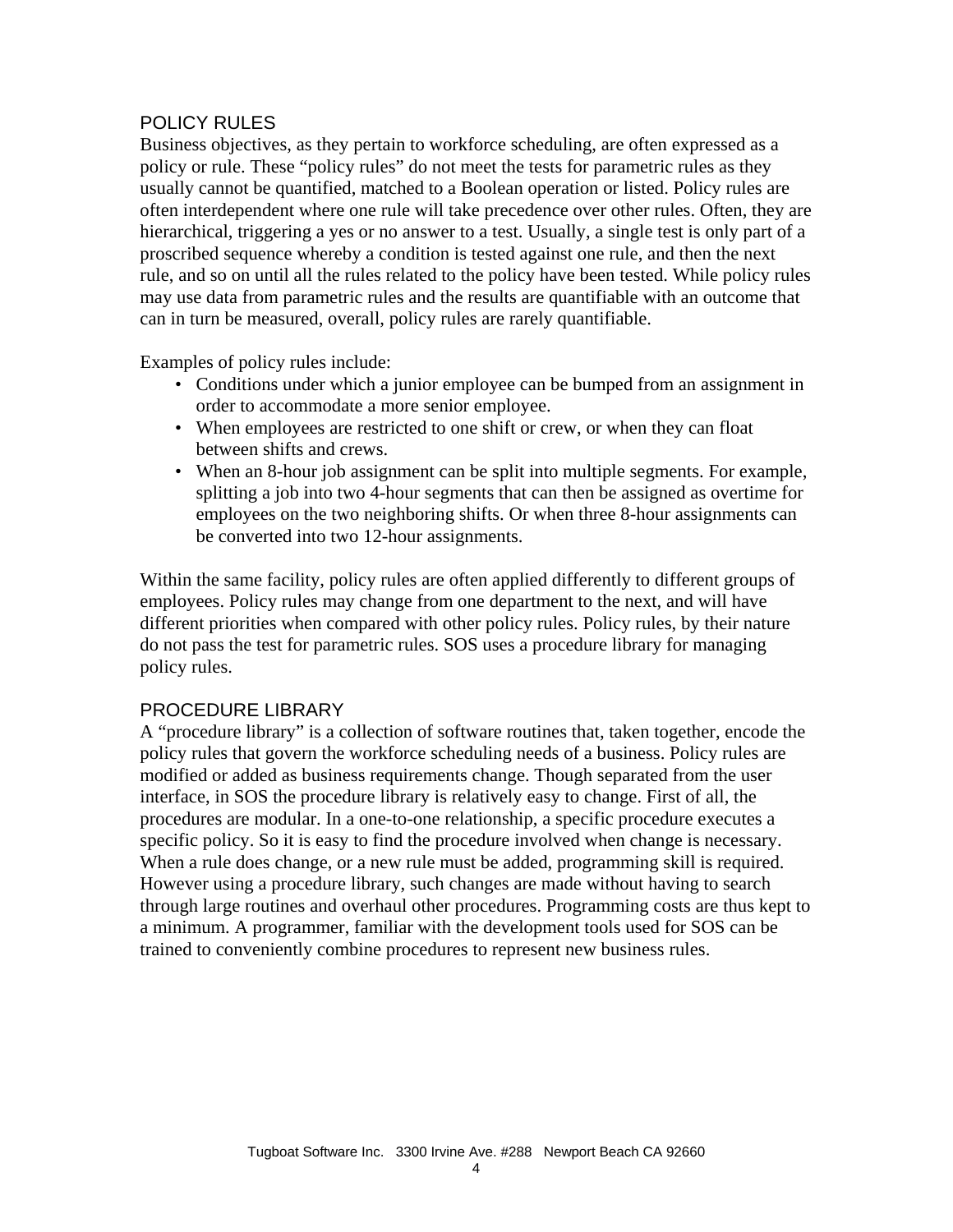#### PROCEDURE LIBRARY - AN ILLUSTRATION

| ASSIGN OPEN CLASS<br>[In Seniority Order] |                                                                                                                                                    |
|-------------------------------------------|----------------------------------------------------------------------------------------------------------------------------------------------------|
| А.                                        | Find Open Job: Earliest Start / Qual'd - on Emp's Bid Shift.                                                                                       |
|                                           | <b>ASSIGN</b><br>OR.                                                                                                                               |
| В.                                        | [If Advance] Find Open Job: Earliest Start / Qual'd - on Preceding Shift.<br>(2nd looks to 1st, 3rd looks to 2nd)  assuming 1st does not go to 3rd |
|                                           | <b>ASSIGN</b><br>OR.                                                                                                                               |
| C.                                        | Bump Most Jr. already assigned:<br>as long as 'Bumpee' is also Jr. to our current Emp / Qual'd<br>- on Emp's Bid Shift.                            |
|                                           | <b>ASSIGN</b><br>OR.                                                                                                                               |
|                                           | D. Find Open Job: Earliest Start / Qual'd - on Emp's Following Shift.<br>(see shift prefs: 123,231,321)                                            |
|                                           | $1\quad2\quad3$<br>231<br>3 2 1 not strictly following                                                                                             |
|                                           | <b>ASSIGN</b><br><b>OR</b>                                                                                                                         |
| Е.                                        | Bump Most Jr.: 'Bumpee' Jr. to our Emp / Qual'd - on Emp's Following Shift.                                                                        |
|                                           | <b>ASSIGN</b><br><b>OR</b>                                                                                                                         |
| F.                                        | LOOP back to (D) for 2nd following shift. (according to personal shift prefs)                                                                      |
|                                           |                                                                                                                                                    |

Shown above is the English language specification for a procedure from the SOS procedure library. It is the main driver, a fairly high level procedure. It calls other programs from the procedure library used in the process of assigning workers to jobs for which they are qualified. Notice how employees are assigned according to their seniority and if necessary, junior employees can be bumped from an assignment to make room for the senior employee. It illustrates how one rule and its priority interact with other rules, and it suggests how policy rules are managed at a higher level and with greater flexibly by using a procedure library rather than with parameters alone.

Having a business rule defined as a policy in a procedure library also enables SOS to address business objectives that go beyond the policy rules referred to so far. If procedures are called from the library in a carefully proscribed sequence, and are then processed with the SOS math engine, the user is able to optimize the assignment of the entire group of employees according to a high-level business objective.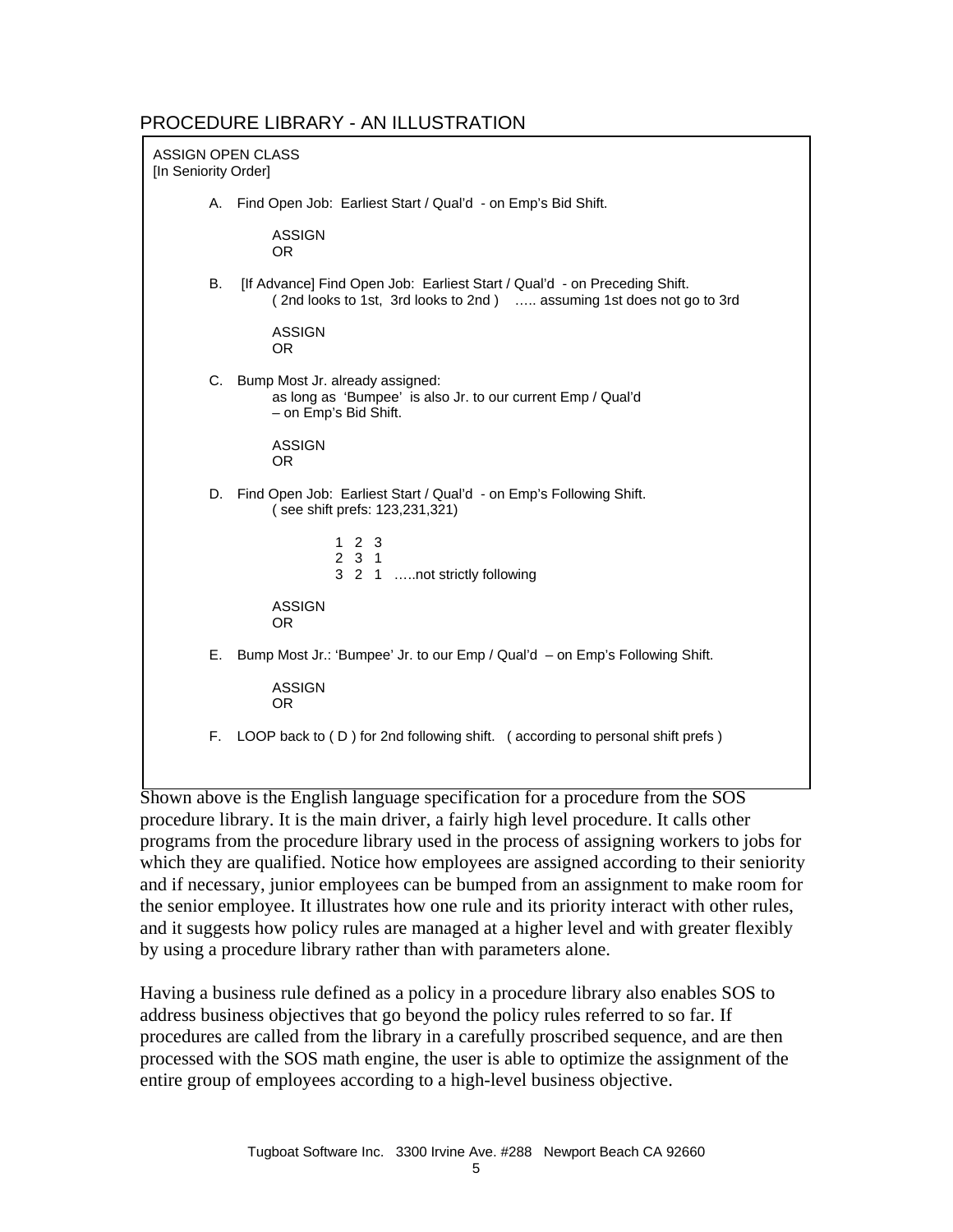## OPTIMIZATION, A MATHEMATICAL ALGORITHM

The SOS application provides more than what can be achieved with a purely rules-based system, one that assigns employees strictly according to a set of rules. The advanced algorithms in SOS's proprietary math engine optimizes the job assignments for any schedule. Job assignments are "optimized" when the greatest number is filled - the highest number mathematically possible - while conforming to both policy constraints and a hierarchy of preferences. The goal of optimization is to make the best possible use of the skills of each and every employee. Put another way, optimization makes the best possible use of the all the skills and preferences throughout the entire pool of employees.

In order to optimize assignments, an understanding of the interrelatedness of policy rules is critical. In fact, this interrelatedness expresses part of an organization's business logic, and in real business situations, all policy rules are not created equal. One rule will take precedence over others. One rule will affect how, or even if, other rules are applied. This is what distinguishes SOS. This software application captures and implements business logic at more than one level; a procedure library where policy rules are stored, modified, and combined with parametric data, and; a math engine where an overarching policy is achieved by optimizing job assignments with an advanced mathematical algorithm.

Optimization can be thought of as the policy that expresses what is most desirable for a large subset of employees. It can be used to achieve varying objectives. For example employee assignments can be optimized so that;

- The preferences of each employee, for shift and crew or job are considered while still filling all the assignments according to seniority and skill; or
- The maximum number of employees wishing to take time off is satisfied while still meeting the need for overtime; or
- Requests for overtime are evenly balanced among those qualified; or
- The maximum number of employees wishing to start at the earliest job-start time is achieved according to seniority; or
- When faced with changes in demand for service or production, the highest and best use of the skills in the workforce is achieved.

Depending on the desired outcome, there are any number of ways that job assignments can be optimized. However, optimization makes sense only in the context of the culture in a specific facility. While scheduling policies reflect the culture of an organization, they also reflect the unique history of each specific facility. So, the criteria for optimization will differ not only from one organization to the next, but will also differ from one facility to another within the same organization.

Business managers face a continual challenge in using labor resources efficiently when confronted with changing demands for service and products. Modern organizations, whether in service and manufacturing, are now able to change the configuration of their operation at will. Facilities are designed so that service areas can be expanded or contracted, and production lines reconfigured between shifts. The accompanying scheduling requirements are daunting and can put tremendous pressure on both the workforce and management personnel.